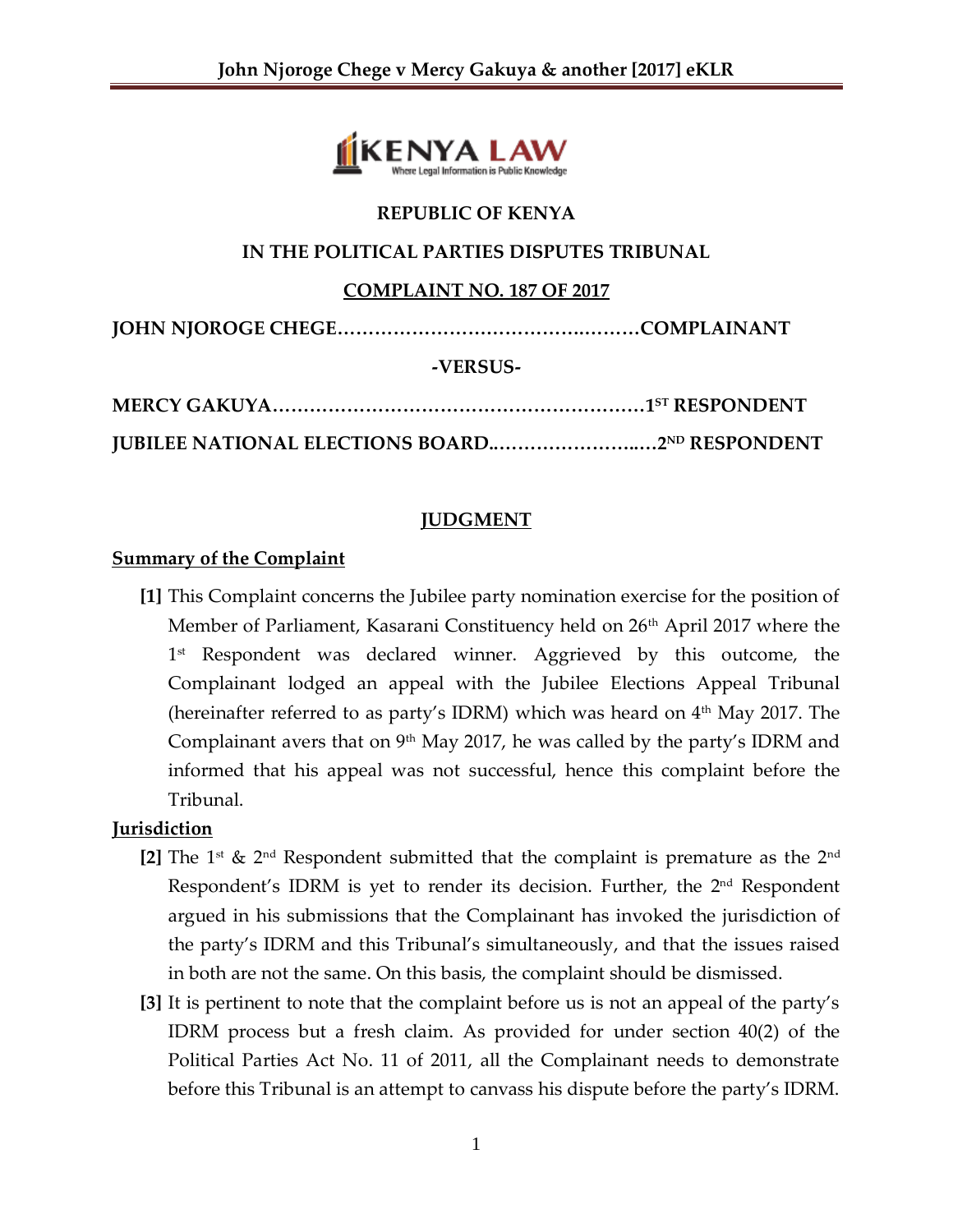We are satisfied that the Complainant has complied with this statutory requirement and that the Tribunal is properly seized of the matter.

### **Analysis and determination**

- **[4]** It is clear from the foregoing that the main issue for determination is *whether or not the 1st Respondent was rightfully declared the winner of the said exercise;*
- **[5]** In his complaint dated 8th May 2017, the Complainant avers to several irregularities that took place during the nomination exercise. The 1<sup>st</sup> and 2<sup>nd</sup> Respondent have challenged these allegations on the basis that no substantive evidence has been adduced in support of the same. The 1<sup>st</sup> Respondent avers that she did indeed win the nomination process and has attached a declaration of results duly signed by the Returning Officer.
- **[6]** This Tribunal is convinced that based on the record before it, the Complainant has not discharged the evidentiary burden in proving the allegations in his complaint. The Complainant submitted that the facts in his complaint are similar to those in *Complaint No. 59 of 2017.* However, the evidentiary burden was discharged to the satisfaction of the Tribunal in *Complaint No. 59 of 2017* which is not the case in this matter. With no evidence to the contrary, we are satisfied with the declaration of results signed by the Returning Officer as proof of the  $1<sup>st</sup>$ Respondent's win.

#### **Orders**

- **[7]** Having considered the pleadings, the documents on record and parties' written submissions, we are not persuaded that the complainant has proved his case on a balance of probabilities. Accordingly, we make the following orders:
	- a) The complaint dated  $8<sup>th</sup>$  May 2017 is hereby dismissed.
	- b) In the interest of party unity, each party shall bear its own costs of these proceedings.

# **DATED and DELIVERED AT NAIROBI this 11TH DAY of MAY 2017**

- **1. M. O. Lwanga (Presiding Member) ………………………………….**
- **2. Desma Nungo (Member)…………………………………………………**